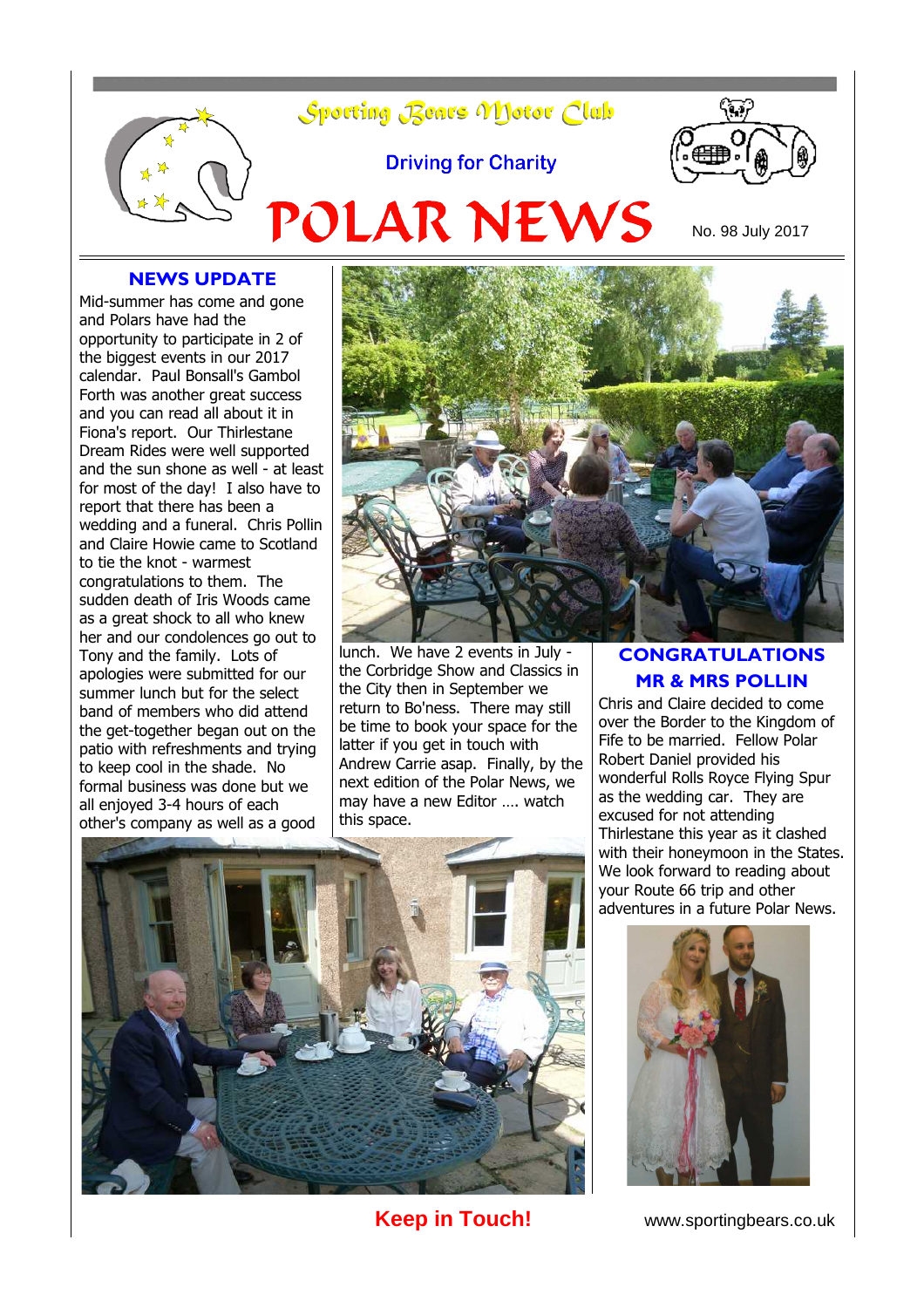

## **IRIS WOODS – A GOOD FRIEND AND A REAL LADY**

It's with great sadness that I have to report that Iris died suddenly on Sunday 28<sup>th</sup> May 2017. A good number of current and former Bears attended her memorial communion at St Fillan's Scottish Episcopal Church on Friday 9<sup>th</sup> June. All of those who were fortunate to know Iris feel acutely the large gap that her passing leaves. She was quite a lady!

We first met Iris and Tony back in 1998, when we acquired our first MG. We were made warmly welcome to the Edinburgh MG club but it wasn't for a few years that we realised that they were also very active members of the Sporting Bears and encouraged us to join. Iris and Tony were stalwarts in their red (later British Racing Green) MGF (reg: TIW9886). With Tony in the driving seat, Iris was usually navigator "in chief", which was quite a feat as she was a martyr to motion sickness! We had many a laugh at various wrong turnings brought about by some dubious "tulip diagrams" (Iris was the one to coin the phrase "you are the dot", which unlocked their mysteries for us all!). Often we'd ride together, taking it in turns to be "red leader" (our MG is also red).

We went on many road trips together, venturing forth to France on a few occasions. Even though

she tended to be "gueezy" on the high seas, she never put that in the way of enjoying holidays in the company of good friends. Iris was interested in everything – the Daily Telegraph crossword didn't have a chance and she loved to discuss topical goings on. Dinner was always a time for topical debates over a glass or two of (preferably Australian) red wine. She was the only person I've ever met who never complained, was always cheerful and (not that I ever saw) didn't lose her temper. She had a quiet but wicked sense of humour and loved a giggle. You could see her raising her eyes heaven-ward at something, with a look that betrayed a glint of amusement in her eyes. Even in later years, as her health became increasingly difficult she always saw the positive side. On one occasion, on discharge from the Edinburgh Western Infirmary, her clothes went missing. Only Iris could find this hilarious, as she and Tony made good her escape from the NHS with her wrapped in a blanket in the middle of winter! Iris and Tony were a team. Married for 62 years with three devoted children and 4 loving grandchildren. We are proud to have counted her as a friend: one we will greatly miss.

**From Bill & Karen, on behalf of the Bears who knew and loved her.**

## **NORTHERN GAMBOL FORTH**



Paul Bonsall, aka Grizzly Bear, bravely decided to organise yet another touring event for Sporting Bear Members and this much anticipated tour of Northern England took place over the weekend of 5-7 May. All participants were given advance details of this year's theme for Saturday evening - a mediaeval banquet. We were also invited to design and create a shield with a personalised coat of arms which could be displayed on the car when parked up on Saturday and displayed around the dining room in the evening. This was the type of challenge that some members took very seriously (professionally printed), others less so (think Blue Peter). Mike designed ours around the Polar bear - no surprise there…



With appropriate apparel acquired via the internet, ironed and duly packed, we set off in the Mazda MX-5 with hood down. Trying to avoid the main roads we enjoyed a leisurely drive in the sunshine (should have packed the sun cream) and in particular being on the B7076 which runs parallel to the A74(M) but has virtually no traffic apart from the odd sports

# **Visit us on the Web!** www.sportingbears.co.uk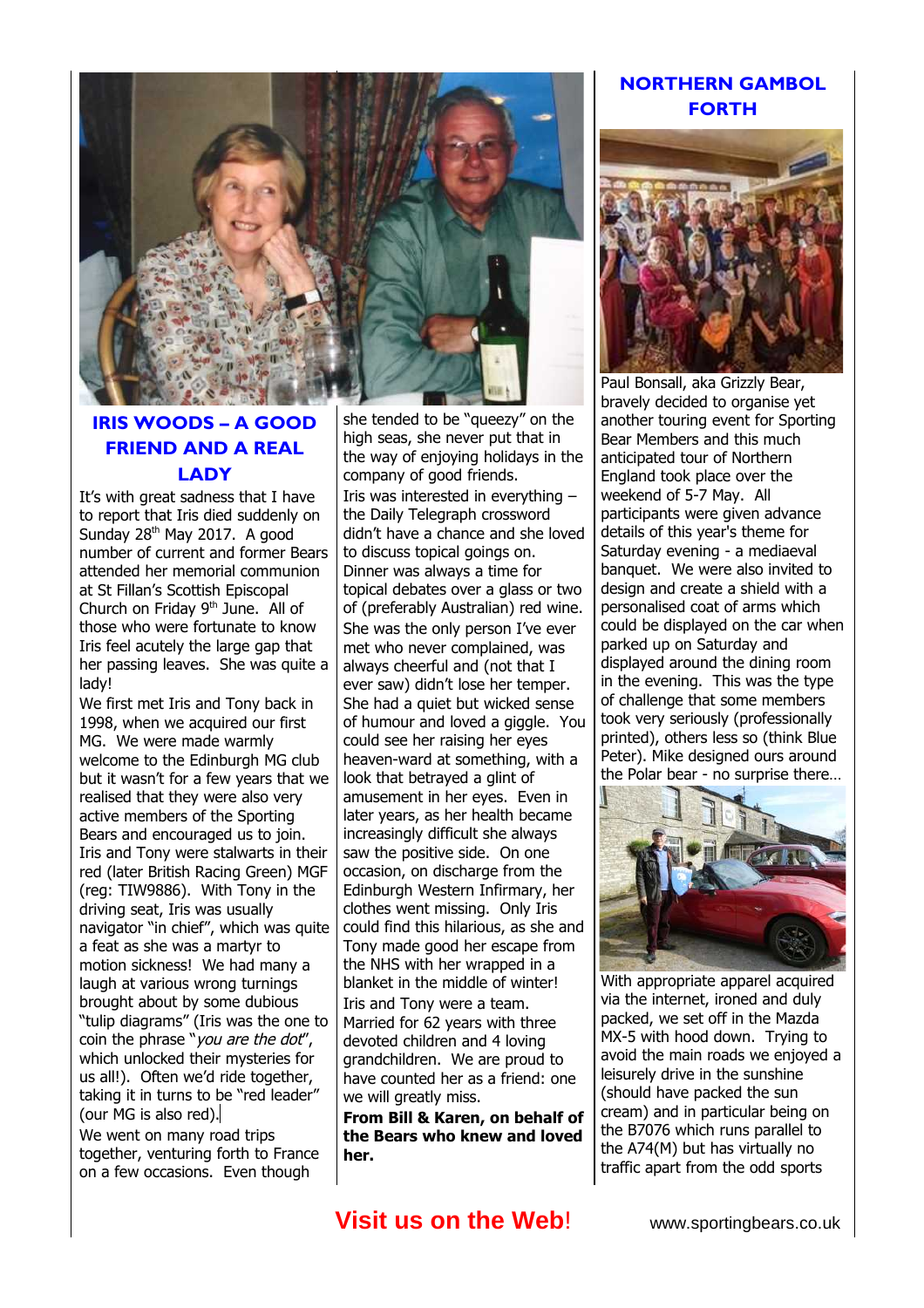

car doing the same as ourselves. We arrived at the Fat Lamb midafternoon, duly signed on then decided to reward ourselves with a drink which we took out into the garden. The wind however was so strong that after 10 minutes we were forced back indoors and joined the ever-increasing number of participants who had arrived from all of the Club's regions. In particular it was great to catch up with Mike and Caroline McSean as well as Derek and Gill Nicholson all of whom were enthusiastic participants on many of the Highland Flings. It was most encouraging that there were a number of Club members attending for the first time.

On Friday evening there was time to peruse the amazing number of auction items which Paul, once again, had managed to acquire from friends and local businesses. Remembering how little space was left in the boot I made a mental note that the very pretty Joules scarf with floral pattern would be more appropriate than the gardening fork or plastic trug. We all enjoyed the set dinner and the company of our fellow Bears before retiring and setting the alarm as we



needed to be up, breakfasted and sitting with our engines running for flagging off from 9am onwards on Saturday morning! Paul had devised a 170 mile route which would take in stunning scenery as well as providing us with a history lesson since we were scheduled to stop at no less than 3 castles - all very different. Initially the drive proved quite challenging with single track roads, blind bends, steep hills and other traffic. I was glad I hadn't opted to do the weekend in the MGA which lacks power steering and super-efficient brakes! First stop was the partial ruin of 600 year old Bolton Castle where we enjoyed a warming cuppa and sticky flapjack before heading to Sizergh. This 750 year old castle is now in the hands of the National Trust. There was an excellent café where we enjoyed lunch before taking a walk round the colourful gardens. The only disappointment was the intrusion of noise from the nearby motorway. It was then back into the cars and heading towards Greystoke Castle (no, Tarzan wasn't in residence!). We found ourselves a bit behind schedule. However the owner of this modest "family home" came out to greet us with the warmest of welcomes. Paul had persuaded him to allow us to have a private visit where we enjoyed the most wonderful selection of home baking thanks to the lady of the house who had been up very early to



create these yummy cakes. The Great Hall had been set up with tables and chairs just for us and we were able to marvel at the centuries old needlework displayed on the walls whilst on our way to the quaint loo.

Time was now definitely against us and so we opted for a quick blast down the motorway allowing us to get ourselves into appropriate dress for the Mediaeval Banquet which featured more food than anyone could sensibly eat. I was glad that the rumour of "no cutlery" proved unfounded as we tucked into 3 courses. The roast suckling pig and quail were truly delicious. To help ease the pace of food consumption Paul, dressed in Wizard attire and with staff in hand



(featuring a flashing coloured bauble), brought us all to attention between courses and encouraged/cajouled us to bid on the multitude of items which had been donated. All funds raised were once again going towards the Rainbow Trust. How Angela managed to keep track of who the successful bidders were and the amounts I'll never know. She confidently announced that over £1,000 had been raised and would we all please settle up BEFORE going to bed…

Anticipating a later Saturday night, Paul allowed us an extra half hour's grace on Sunday morning before we were invited to take the roads east towards Durham. The navigation was simpler until we got

## **See You Soon!** www.sportingbears.co.uk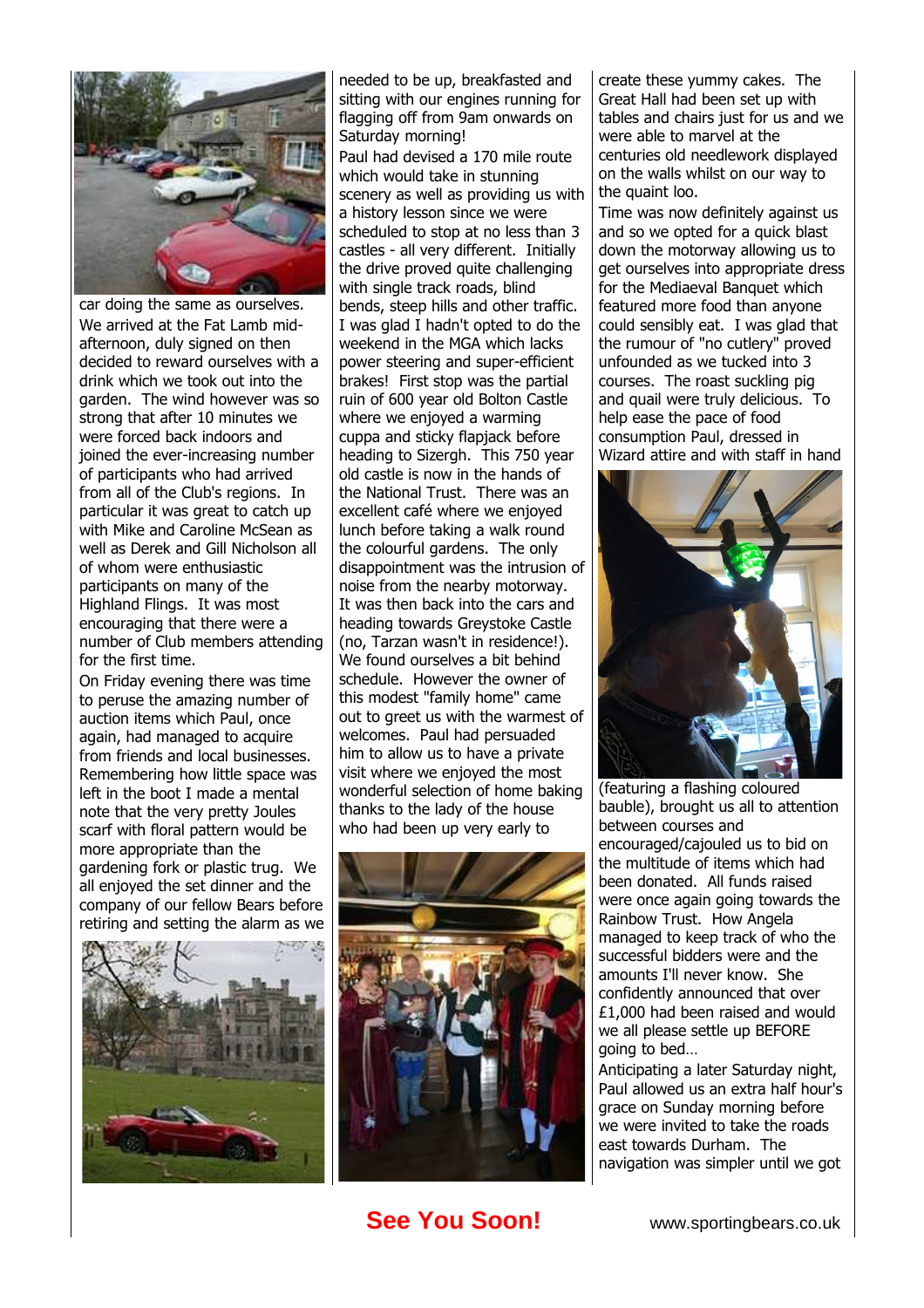

into Durham itself and mistook which brown fence we were supposed to turn off before! Back on track we managed by chance to catch up with Paul himself and followed him into the back street car park which we would otherwise have had some difficulty finding. A leisurely stroll up to the Castle (wrapped in scaffolding and numerous film crew cabins occupying most of the forecourt) and refreshments were in order before embarking on the Prince Bishop for a cruise on the River



Wear. This afforded us stunning views of the Cathedral, Castle and bridges and we were given a helpful commentary as we progressed. We tied up just before the weir when we tucked into the cold buffet lunch provided. Having spent 2 days of almost constantly eating I think we didn't do justice to the spread which had been laid on.

Back on dry land at 2.30pm, it was time to say our farewells and head up the A1 back to Edinburgh. Very many thanks have to go to Paul, Ruth, Angela and all the staff at the Fat Lamb for putting together another weekend of memorable touring, socialising and fund raising which totalled £2,169.18 which goes to the Rainbow Trust. Fiona Davies



#### **THIRLESTANE DREAM RIDES**

Once again we had a very satisfactory turnout of helpers on the Saturday, with the pre-setting up lunch at the Lauderdale attended by a good number of Bears and some welcome volunteers from the MG club. Kate Cherry was back in the organizing role once more and all went without a hitch. Unfortunately one of the MG members had sustained an injury that morning while loading sand filled "pole cans" into the trailer at Helen Kirkness' house, and took no further part in the proceedings. Thanks for helping Dave and hope you recover soon! After lunch we made our way to the castle to set up for our  $12<sup>th</sup>$ appearance at the Borders Vintage Automobile Club's Motoring Extravaganza. The weather was fine and the required level of work soon finished. A very welcome addition to the Thirlestane set-up was the "bacon roll window", essentially one of the windows of the Castle café which had been pressed into use as a serving hatch for the open air café, which was right next to the Bears' pitch. We were assured that this amenity would be open the next morning at 8:30 – welcome news indeed! Once again we had to have the big and middle marquees as one large

space containing booking, driver refreshments and charity spaces. The whole thing was completed to a high level since no bad weather was expected. We must extend our thanks to the caretaker Colin, who had prepared our possible requirements of tables and chairs in advance; all we had to do was pick the ones we wanted. Before calling it a day a reward was required so a ring on the cafe bell resulted in ice creams coming through the window – just what was needed to cool us down!



Sunday started out quite cloudy and surprisingly cold, given recent weather and the forecast, sending all the crew back to their cars for sweaters and jackets. We needn't have worried; after a couple of hours we were complaining about the heat. The whole setting once again looked splendid, the crowds came out, and we were in business. We did have a fairly alarming runup to the event, with cancellations and breakdowns, but on the day we had an excellent line-up. On

# **Have a nice day!**